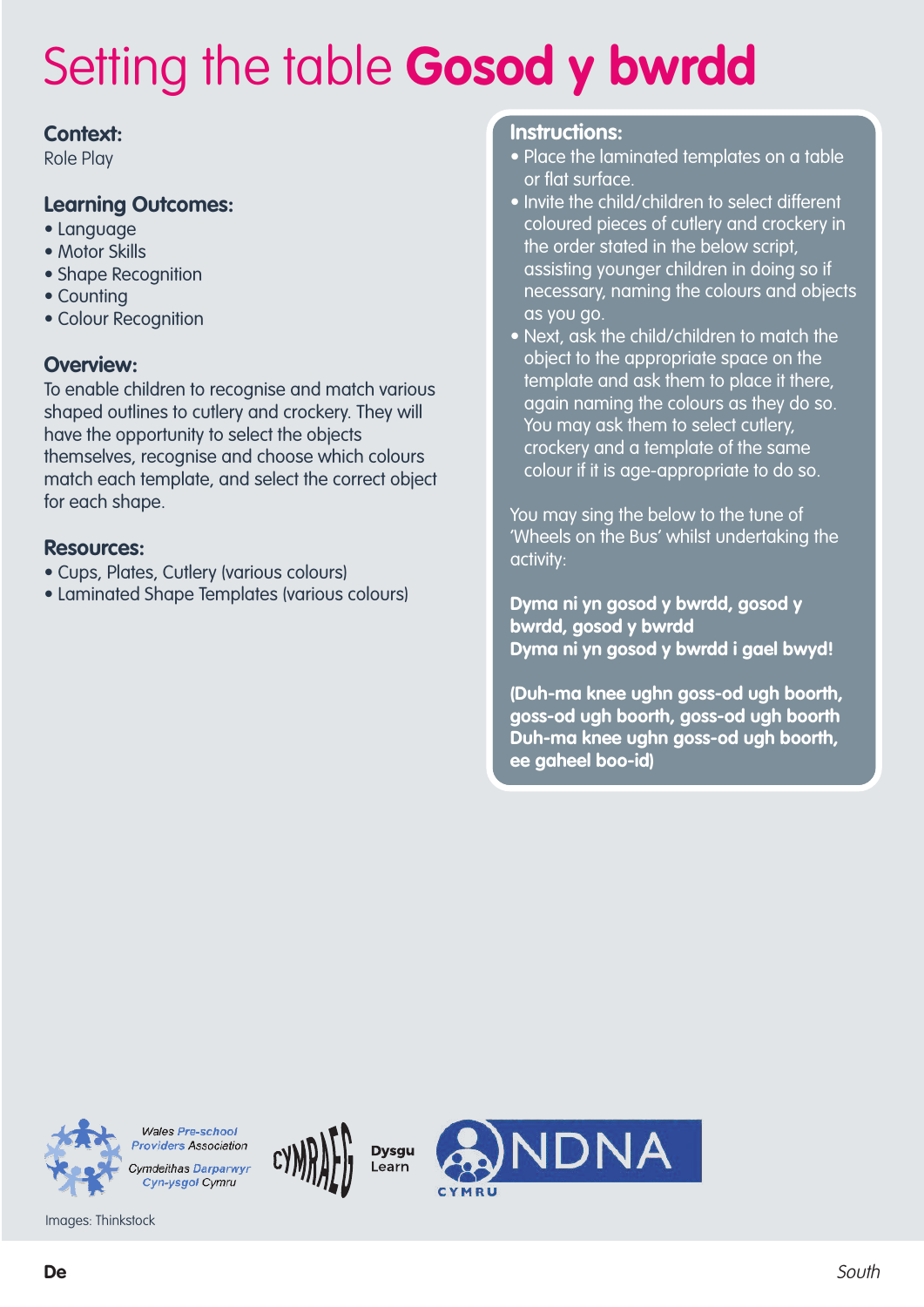## **Dialogue**

It's time for breakfast / lunch / snack / dinner! (select as appropriate) **Mae'n amser brecwast / Mae'n amser cinio / Mae'n amser snac / Mae'n amser te!**

Shall we set the table? **Beth am osod y bwrdd?**

We need a plate... **Mae angen plât arnon ni …**

We need a bowl.. **Mae angen bowlen arnon ni…**

Which colour is the plate? **Pa liw yw'r plât?**

Well done! **Da iawn ti!**

Put the plate on the big circle. **Rho'r plât ar y cylch mawr**

We need a cup.. **Mae angen cwpan arnon ni...**

Which colour is the cup? **Pa liw yw'r gwpan?**

Put the cup on the small circle. **Rho'r plât ar y cylch bach**

We need a spoon.. **Mae angen llwy arnon ni…**

We need a fork.. **Mae angen fforc arnon ni…**

What colour is the fork? **Pa liw yw'r fforc?**

What colour is the spoon? **Pa liw yw'r llwy?**

Put the fork in its place **Rho'r fforc yn ei lle**

Put the spoon in its place **Rho'r llwy yn ei lle**

That's all tidy! **Dyna daclus!**

We've finished setting the table... time to eat! **Dyn ni wedi gorffen gosod y bwrdd… amser bwyta!**

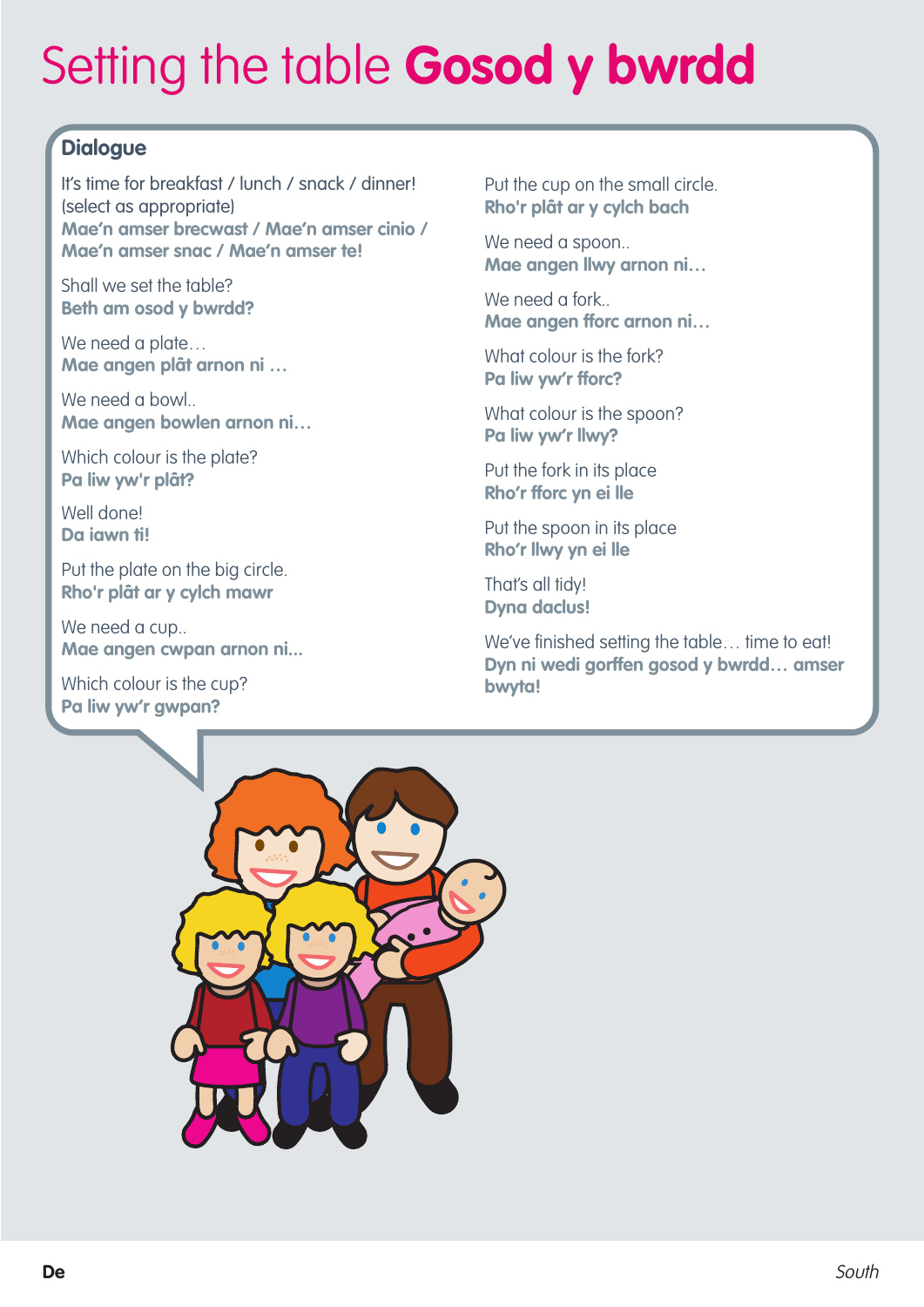## **Useful Vocabulary**

**Mae'n amser.. (Maheen ám-sair)** It's time for…

**Brecwast (Brék-wahsst)** Breakfast

**Cinio (Kín-yoh)** Lunch

**Snac (Snack)** Snack

**Te (Teh)** Dinner

**Plât (Plaht) Plate** 

**Powlen (Pohwl-ehn)** Bowl

**Cwpan (Coop-anne)** Cup

**Cyllell (Kuhll-ell)** Knife

**Fforc (Fohrk -short 'o' as Bob)** Fork

**Llwy (Llooey)** Spoon

**Pa liw? (Pah Leew)** Which colour?

**Rho'r… (Rhoar)** Put the..

**Da iawn! (Dah yahwn!)** Well done!

### **Colours:**

Red **Coch (cohch)**

Blue **Glas (glahs)**

Yellow **Melyn (meh-leen)**

**Orange Oren (oh-ren)**

Purple **Porffor (pór-phor)**

**Black Du (dee)**

**White Gwyn (gwin)**

**Grev Llwyd (llweed)**

Pink **Pinc (pink)**

### **Numbers:**

One **Un (een))**

Two **Dau (dái)**

Three **Tri (tree)**

Four **Pedwar (péd-uahr)**

**Five Pump (pimp)**

Six **Chwech (chooéch)**

Seven **Saith (sáheeth)**

**Eight Wyth (úeeth)**

Nine **Naw (now)**

**Ten Deg (dehg)**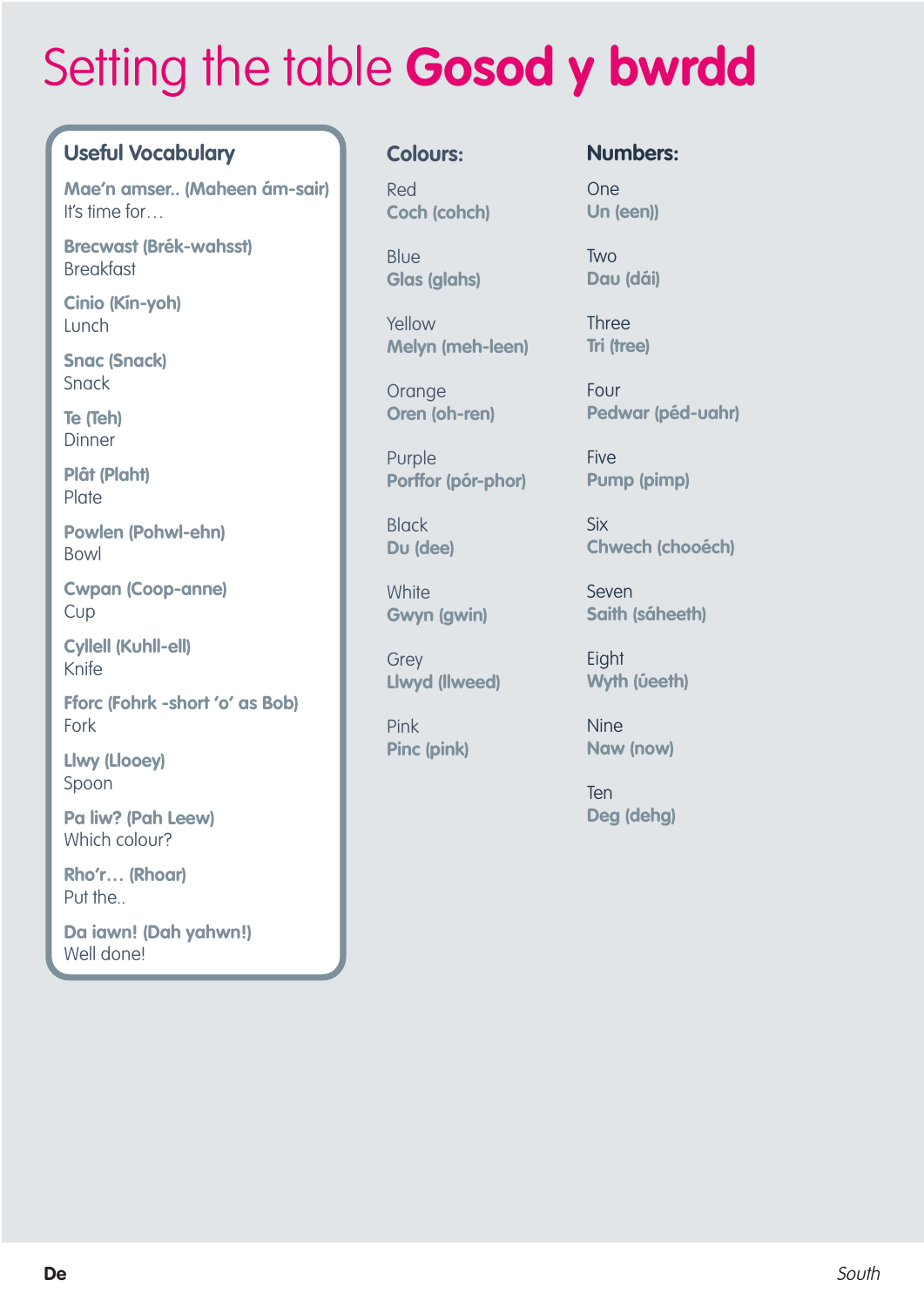## Expressing **'We need ….'** and **'I need …'**

To talk about 'us' in English, we use: '**We** need a ….' followed by the name of the object: We need **a fork**', 'We need **a spoon**' etc

In Welsh, the structure of the sentence is slightly different.

We use the phrase '**Mae angen** …' then, the name of the object comes next, followed by …. '**arnon ni**'.

So, if we want to say: 'We need a '**fork**', the phrase is:

### **Mae angen fforc arnon ni (mahey ahng-ehn ffohrk ahr-non nee)**

Likewise: **Mae angen llwy (spoon) arnon ni Mae angen plât (plate) arnon ni**

Note that there's no word for 'a' in Welsh

If we want to say '**I need** a ….' We change the **last part** of the phrase:

**Mae angen plât arna i Mae angen bowlen arna i**